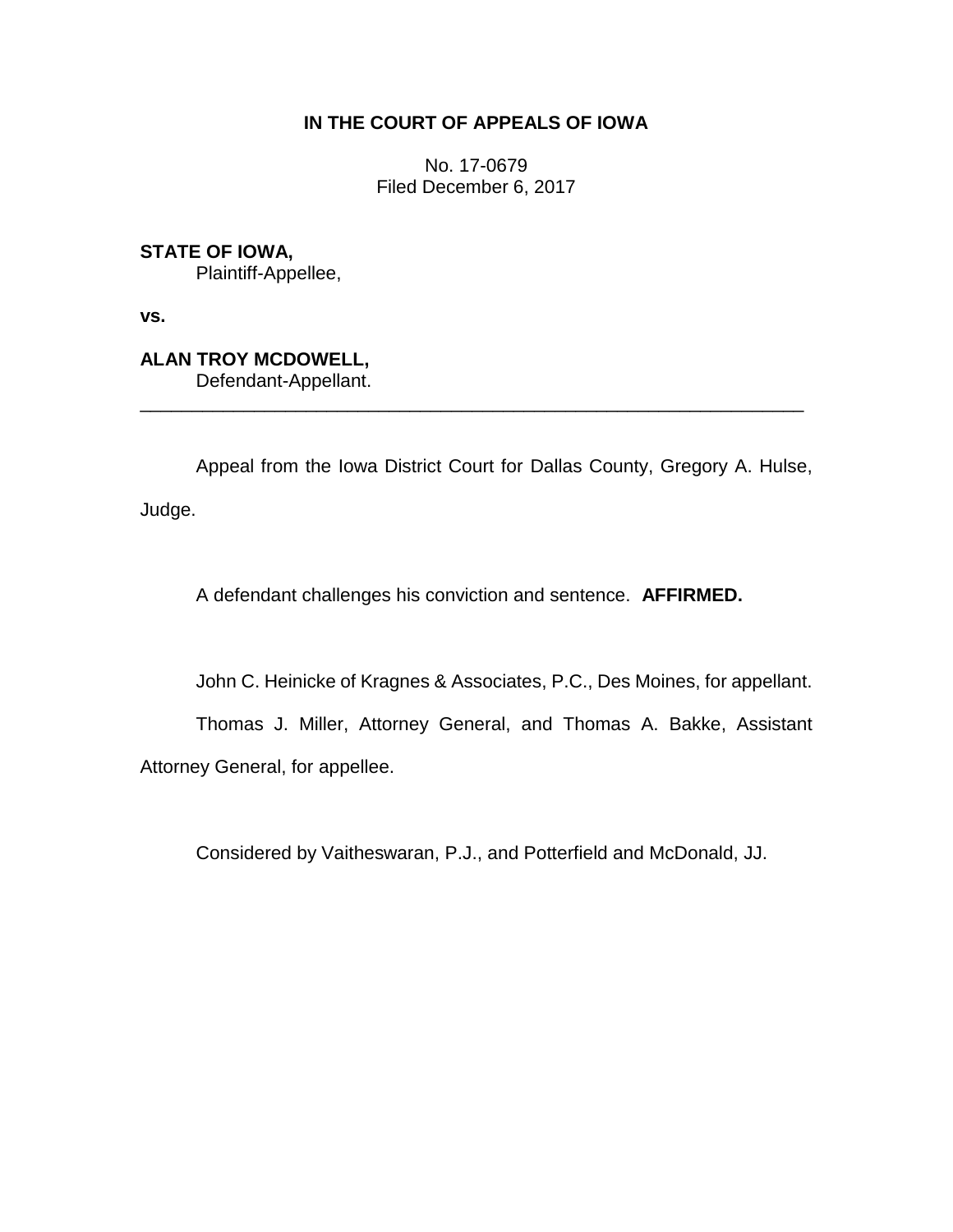## **MCDONALD, Judge.**

Pursuant to a plea agreement, Alan McDowell pleaded guilty to possession of marijuana with intent to deliver, in violation of Iowa Code section 124.401(1)(d) (2016). In exchange for his guilty plea, the State agreed to dismiss a second count and recommend a suspended sentence and probation. The district court rejected the joint recommendation and sentenced McDowell to a term of incarceration not to exceed five years. McDowell timely filed this appeal.

McDowell challenges his conviction, contending it should be vacated because the prosecutor breached the parties' plea agreement. McDowell contends the prosecutor breached the parties' plea agreement when the prosecutor referenced McDowell's criminal history at the time of sentencing and contends his plea counsel was ineffective in not objecting to the breach. On de novo review, *see State v. Frencher*, 873 N.W.2d 281, 284 (Iowa Ct. App. 2015), we conclude the argument is without merit. Plea counsel had no duty to object to counsel's statement because no breach of the plea agreement occurred. The prosecutor referenced the defendant's criminal history to provide context for the sentencing recommendation while at the same time making a strong recommendation for a suspended sentence. *See id.* at 285 (concluding there was no breach where the prosecutor discussed criminal history "only to provide context to the sentencing recommendation"); *see also State v. Schlachter*, 884 N.W.2d 782, 786 (Iowa Ct. App. 2016) ("The correct recitation of Schlachter's criminal record was not a distraction from the prosecutor's recommendation, but strengthened it by alerting the court the prosecutor was aware of Schlachter's criminal record and was making the recommendation with that knowledge.").